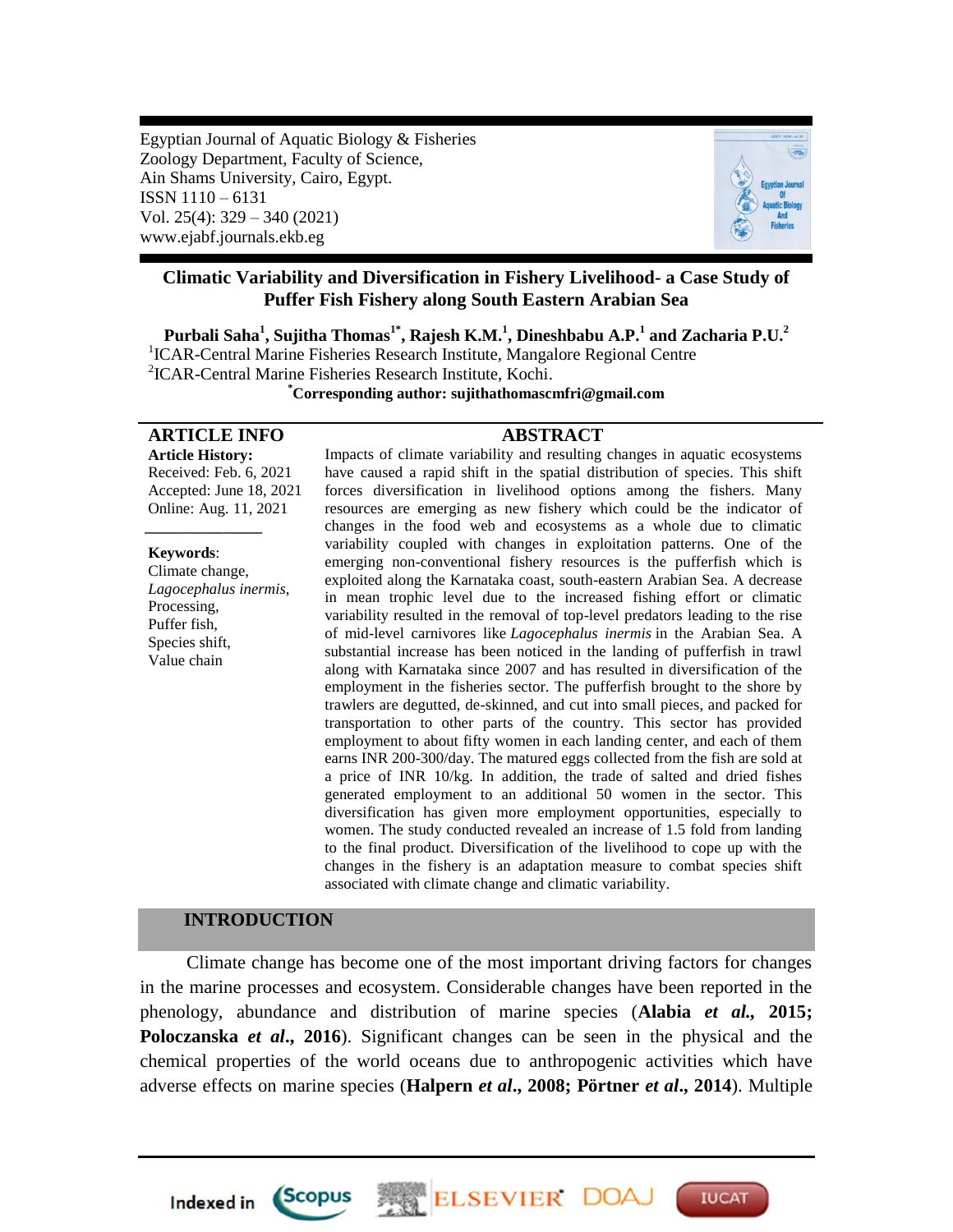drivers can influence the response of the species abundance, distribution, physiological tolerance, and preference of both food and habitats. Many marine organisms comprise complex life cycles, having distinctive stages dwelling in entirely different habitats wherein they are exposed to variable environmental conditions and sensitivities to climate change (**Rijnsdorp** *et al***., 2009**). Evidences have proved that there are threshold limits of different species and ecosystems to tolerate changes in climatic conditions resulting in altered function and structure of the ecosystem (**Smith, 2011**).

The effect of climate change coupled with human activities such as overfishing, pollution and eutrophication influence ocean conditions. Studies have shown that fishing pressure and climate change play a key role generating a top down trophic cascades in the marine ecosystem (**Heithaus** *et al***., 2008**). Trophic cascade as defined by Encyclopedia Britannica is an ecological phenomena which is triggered by the increase or decrease of the population of top predators resulting in consequent alterations in the food chain causing drastic changes in the structure of the ecosystem (**Mohamed** *et al***., 2013**). Significant decrease in the population of top predators has resulted in the increase in meso-predator and invertebrate predation population in the ocean (**Baum** *et al***., 2009**). **Mohamed** *et al.* **(2013)** detected signs of the onset of trophic cascading in the Arabian Sea resulting in the sudden increase in the biomass of puffer fishes since 2007. Collapse in cod fishery and other benthic fish community of Nova Scotia Coast, and Canada is also attributed to trophic cascading (**Frank** *et al***., 2005**). Increase in meso-predator and invertebrate population can have serious implications on the socio-economics, livelihood, conservation and management strategies. The effect of climate change is most pronounced on the coastal populations than their inland counterparts because fishing is the primary source of livelihood among the fishermen community of the coast. Geographically, coastal habitats are only 8% of the total surface area of the earth, accommodating 70% of the human population and contributing 90% to the total fish catch (**Salim, 2019**). In addition to climate change, both the global demand for marine protein and the increasing population pressure are constantly reshaping the coastal habitats and increasing the vulnerability of the global coastal populations. Thus, climatic variability and trophic cascading force the fishers to adapt and diversify their livelihood options. This paper focused on the diversification in fishery livelihood along the Karnataka coast in South-east Arabian Sea where puffer fish has emerged as a fishery resource in recent times which is mainly attributed to trophic cascading and climatic variabilities. The study undertaken would help in understanding the fishery processing and trade of this emerging resource along the Indian coast.

# **MATERIALS AND METHODS**

The study was conducted in Mangalore fishing harbour (N 12° 51' 33.10" E 74° 50' 02.34") in Karnataka, a major fish landing centre where the majority of the trawl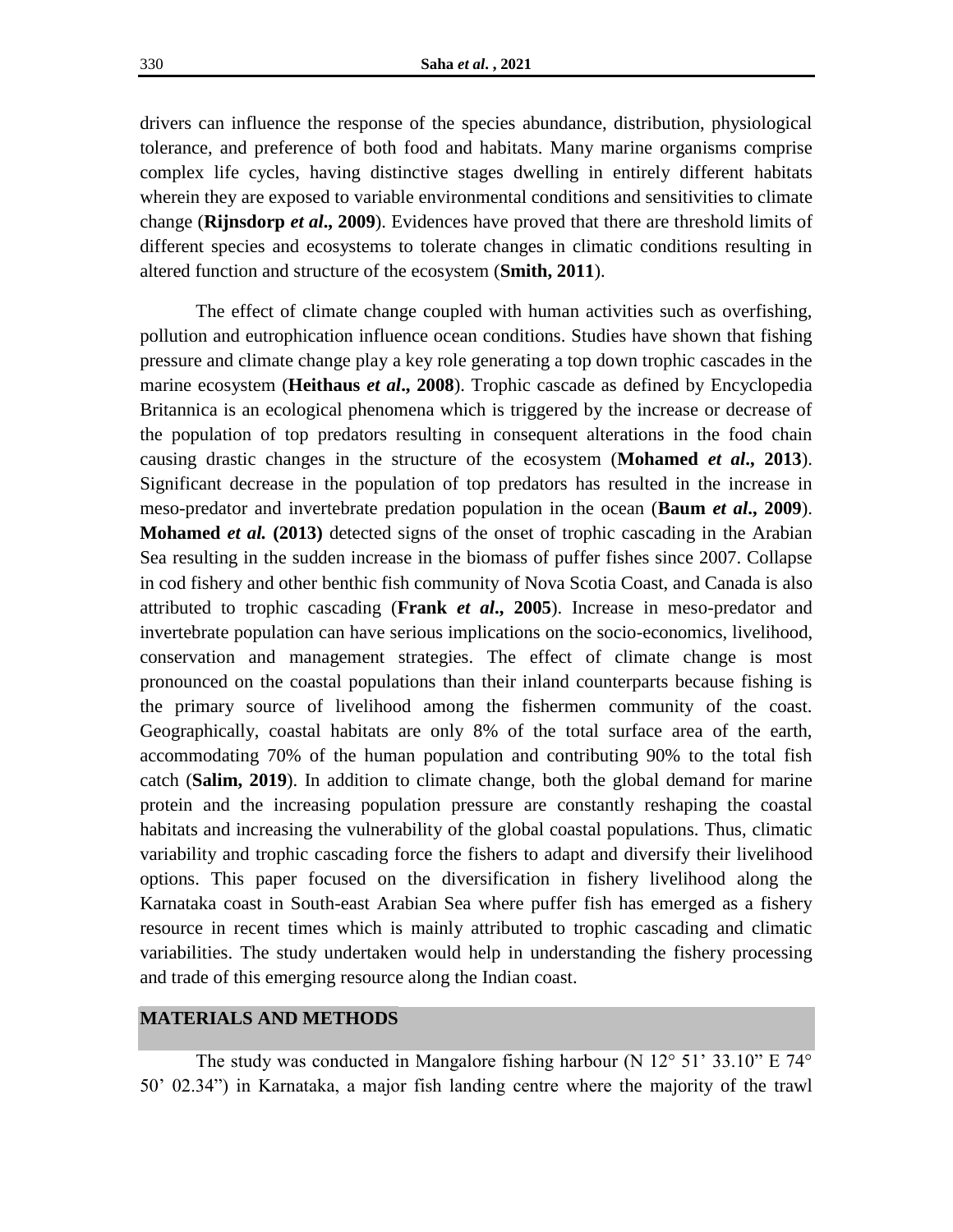catches along the coast are landed. The puffer fish, *Lagocephalus inermis*, are caught by trawlers only that landed in this fishing harbour. This is the only harbour in India where landing and processing of puffer fish is taking place. As it is an emerging fishery along Karnataka coast, an average of approximately 3000-5000 tonnes are landed every year.



**Fig. 1.** A map for the study area

### **1. Case study**

 To understand the dynamics of the fishery and utilization, a case study was utilized for the collection of data (**Eisenhardt, 1989**). This approach provided an opportunity to study in detail the social processes and relationships and also helped to gather ground truth data using questionnaires and interviews (**Yin, 1984; Eisenhardt, 1989**).

# **2. Data collection**

 A combination of quantitative and qualitative methods were used to gather data for the study. Qualitative methods (e.g., structured questionnaires) gave information of the context and qualitative methods [e.g., focused group discussions (FGDs), key informant interviews] gave a detailed and ground truth data (**Nightingale, 2003**). This study was carried out for a period of two years from 2017-19. The fishers involved with puffer fish fishery alone have been interviewed for data collection. A total of approximately 250 people are involved in this industry for the processing and the trade of this fish. A total of 212 respondents were selected through a random sampling method. Out of that, 55 boat crew members were interviewed through structured questionnaires. To gather information regarding the processing, women FGDs were done separately as only women were involved in post-harvest and processing sector. A total of 10 FGDs, each consisting of 15 members were conducted for the women involved in cutting, salting and drying. Lastly, the key informants were the traders involved in the trade of puffer fish. A total of 7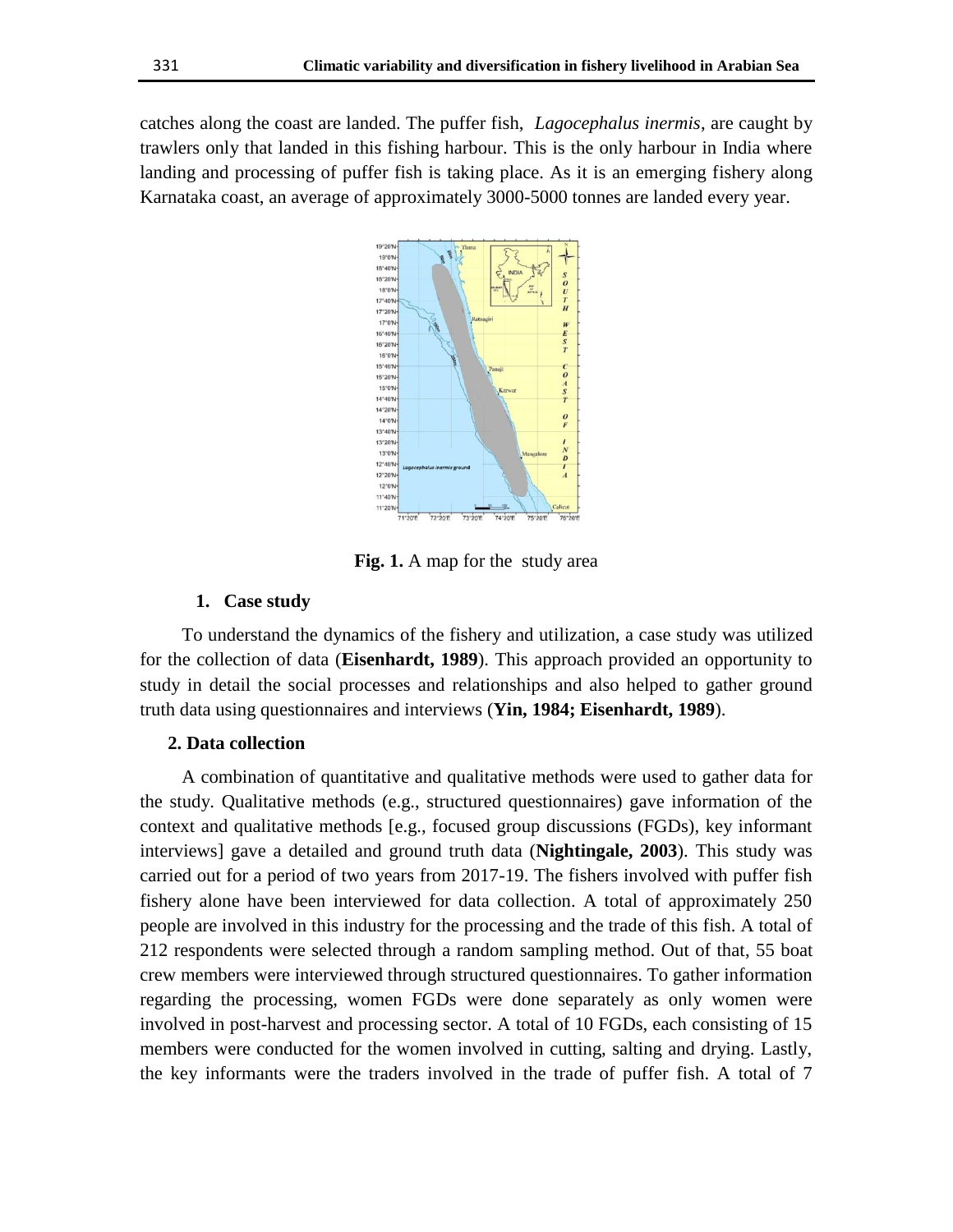traders were interviewed for the study. The questions asked included both open and close ended questions.

# **RESULTS**

#### **1. Fishery**

 A total of 1500 trawlers are operating at Mangalore fishing harbour. An average of 100-150 boats are landed every day in which 50% are involved in this puffer fish fishery. Puffer fishes were abundant in a depth range of 20-100m. Multiday trawlers with 4 fishing days brought this resource with an average of 5 trips per month. The fishes were caught mostly during the night. Maximum puffer fishes landed during November to January with an average catch of 15 tons per trip. The boat owners sold the catch at a price of INR 1600-1800/crate with each crate weighing approximately 50-65 kgs. In each trip, about 200-240 crates are landed during the peak season (November to January) of the fishery.

## *2.* **Market Structure and distribution of fish**

The fishes were landed by trawlers mostly in the early morning hours and then they were auctioned in the landing centre by the trawl boat owners. The mode of payment was mainly cash and then they were taken by the merchants for further processing. The fishes were bought by the fish merchants and fish drying centres. The fish merchants degutted and de-skinned the fish, and then the viscera (excluding ovary) was sold separately to the fish meal factories ,while the ovaries were collected and traded separately. There is no institutional training given to the fisher folks for the processing of puffer fishes, but traditional knowledge are put into practice. This is an opportunistic fishery where the fishermen start exploiting an emerging resource on a commercial scale. However, no fatalities have been recorded from the Indian coast due to the consumption of this species, and hence, it is assumed that *L. inermis* after the removal of skin, head and viscera would become non-toxic. However, efforts are being made by various institutes for studying the toxicity of this species. During the study, it was found that puffer fishes have no local demand as other species which are traditionally consumed. Therefore, puffer fishes are abundantly available and transported to the remote areas of the neighbouring states of Tamil Nadu and Kerala. The structure of the market is given below in Fig.  $(2)$ .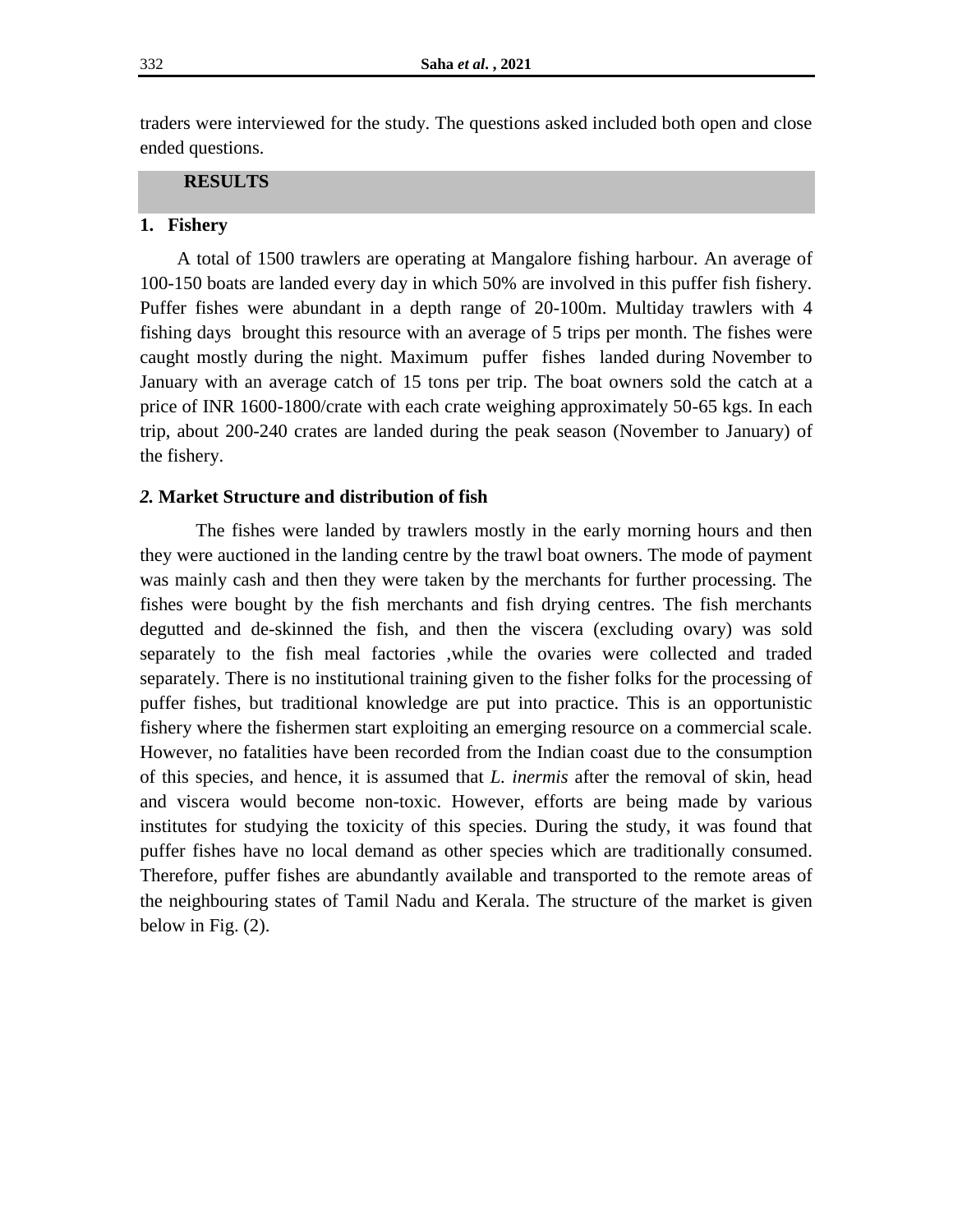

**Fig. 2.** Flow chart depicting the market structure of Lagocephalus inermis fishery

## **3. Processing**

 The processing of puffer fish is mostly done in the harbour by women from the neighbouring state of Tamil Nadu earning about INR 500/day during the peak season (Fig. 3). Each fisherwomen deguts approximately 5-10 crates in a day depending on the landings and each crate contains approximately 50 kgs of fishes. These fisherwomen are generally involved in cutting other commercial fishes which are bought by the customers from the landing centre. The degutting and processing of the puffer fish provide an additional source of income to them. This puffer fishery has helped in diversifying their livelihood opportunities and they are benefitted by the enhanced daily income. In the harbour, there are few selective merchants who deal with the trade of puffer fishes. After the fishes are bought by the merchants, the crates are taken to designated areas in the landing centre for processing. The head and gut are then cut using a special sickle and the skin is peeled. A special skill and technique is required to use the sickle for degutting the fish. The ladies are also provided with hand gloves made of canvas material to ease fish handling. The skin, head and viscera are sold off to the nearby fish meal factories. A part of the processed fish is bought by the fish drying centres where they are salted and sun dried and then transported. To salt 1 kg of puffer fish, 1 kg of salt is used. In drying centres, the fishes are bought at a price of INR 25-40/kg, and then salt cure and dry fishes and are sold at a price of INR 70-100/kg (Fig. 4). The eggs are separated from the viscera during processing and are sold separately at a price of INR 10/kg, and about 300-1000 kgs of eggs are procured per day depending on the season of the fishery. The eggs are salted after buying, and ( from the information gathered) they are transported to Gujarat.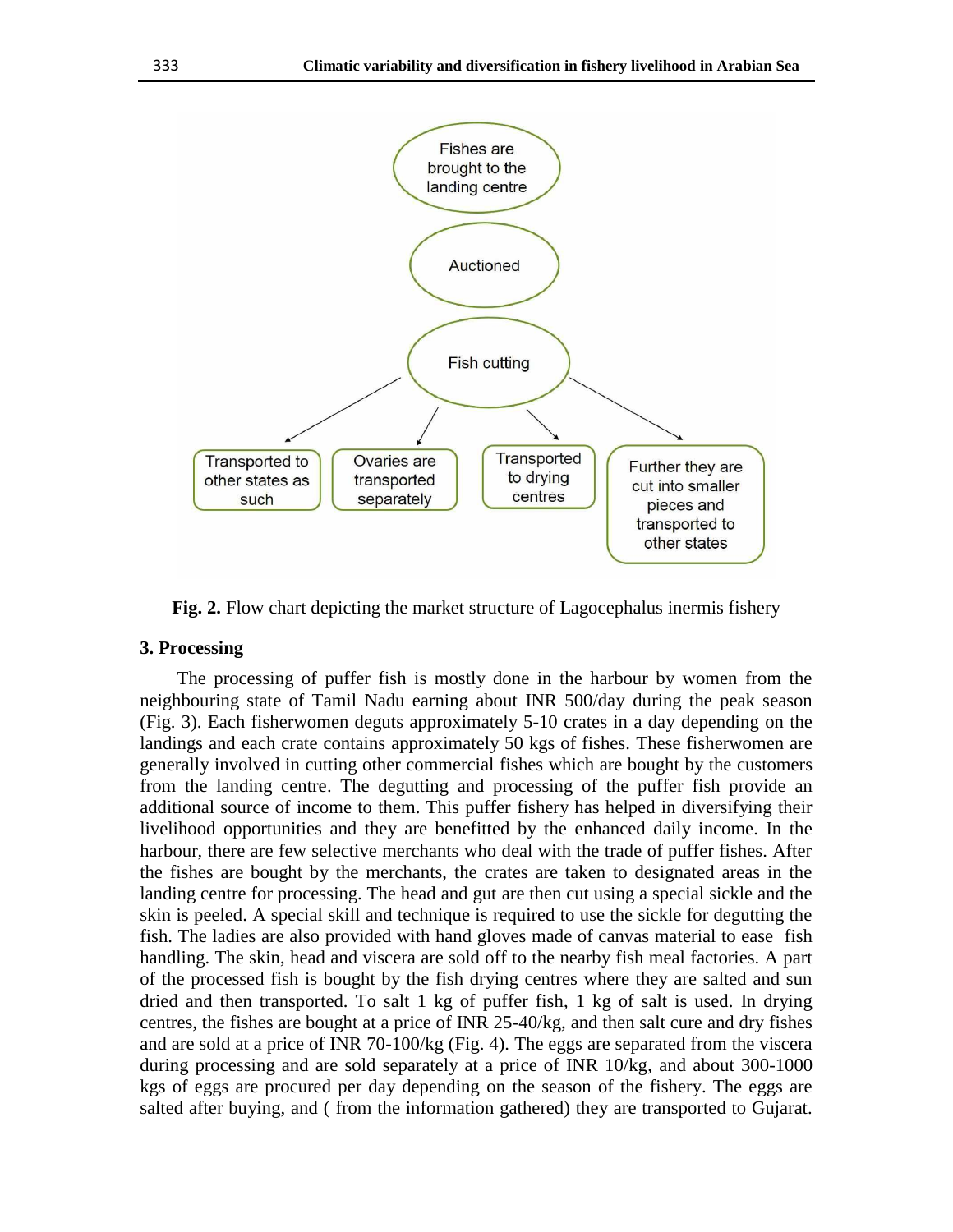The processed fishes are mostly transported to different parts of Tamil Nadu like Tiruppur, Salem, Madras, Erode, Katpadi, and Coimbatore since there is no value or acceptance with respect to this fish in the local market. In Tamil Nadu, they are mostly bought and served in restaurants and bars as Indian fish delicacies such as *tandoori, tikka, kebabs, pakodas* etc.



**Fig. 3.** Women engaged in processing of *Lagocephalus inermis* in Mangalore fishing harbour, Karnataka, India



**Fig. 4.** Salted and sun-dried Lagocephalus inermis

# **4. Trade**

 When assessing the value of the puffer fish, it was found that there is many fold increase in the price of processed fish compared to the price of the fish landed. In the landing centre prior to processing, the cost of the fish is approximately INR 30 /kg. After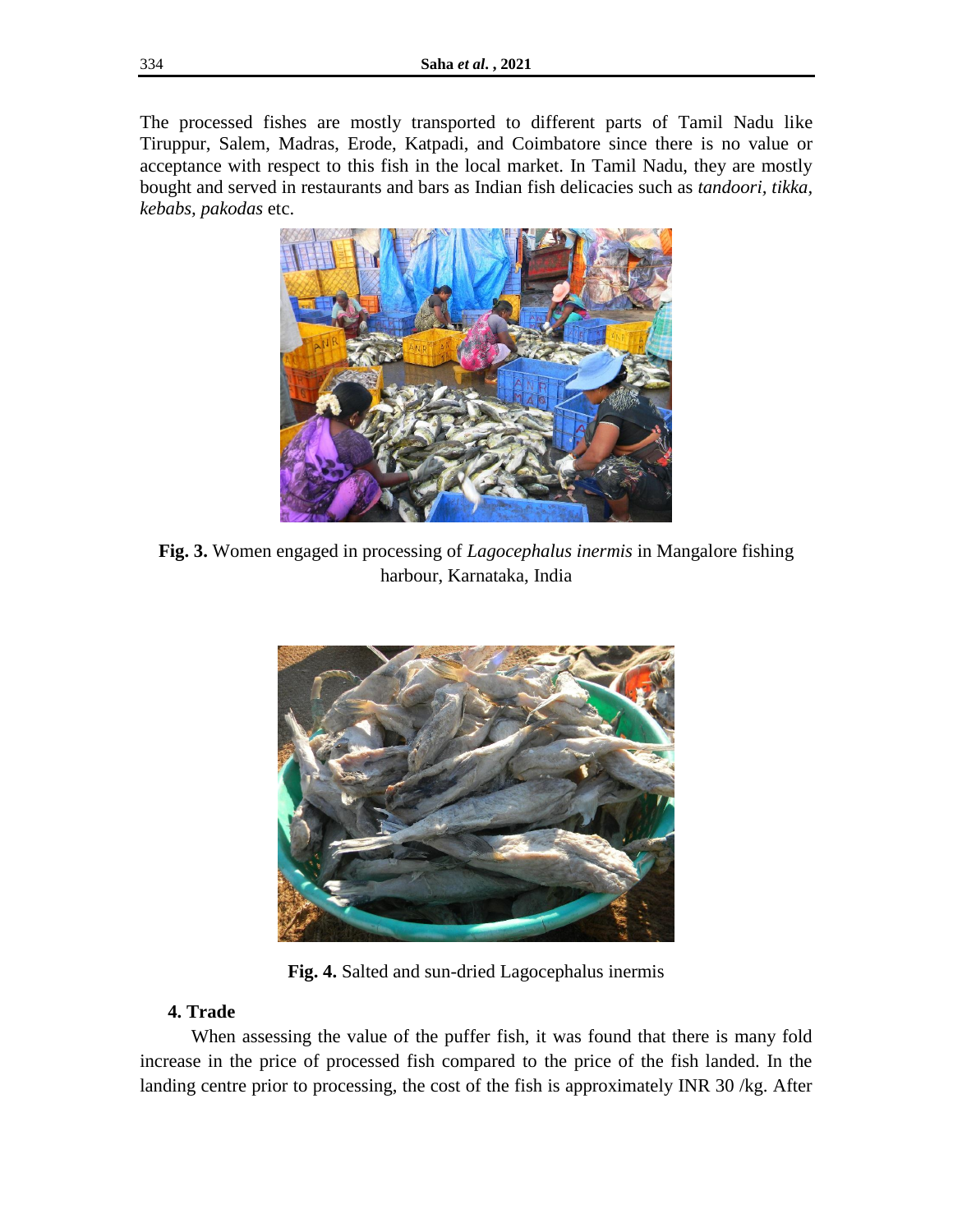beheading and degutting, the price increases by 1.5 fold when considering the dressing loss of 30-40%. The viscera and head are traded separately at price of INR 15-20/kg and it is bought by the local fish meal plants which are used for making poultry feeds. It was found from the interviews that the ovaries of the fish are separated, salted and sold at a price of INR 10/kg to the pharmaceutical industries, however no information is available on its utilization.There are three ways of trading the flesh of this fish. In the first instance it is sold at a price of INR 60/kg and in the second one, it is further washed, cleaned, cut into smaller pieces, packed and then sold at a rate of INR 80-100/kg (Fig. 5). While, in the third way, the flesh is salted at a ratio of 1:1 and stored till the dry fish is demanded. When the demand exists, the fishes are taken out and sun dried for 3 days, packed in gunny packs and sold at a price of INR 70-100/kg. All the products are transported to the neighbouring states since there is no local demand for this fish except for few fisher folks from Tamil Nadu who locally consume it.



**Fig. 5.** Processed and packaged flesh of *Lagocephalus inermis*

# **DISCUSSION**

 Fisheries play a pivotal role in the lives of the coastal community through food security, generation of employment and upliftment of the rural populations. Studies have shown that diversification in livelihood options reduces fishing pressure on commercial stocks (**Brugère** *et al***., 2008**) and also helps fishermen in coping up with the changing fishing conditions (**Jul-Larsen** *et al***., 2003**). Along the Karnataka coast, similar diversification is observed and one of the best examples is the emergence of *L. inermis* as a targeted fishery. Previously, *L. inermis* was treated as a menace and discarded in the sea after being caught. It has been reported that from 2007, the fishery of *L. inermis* has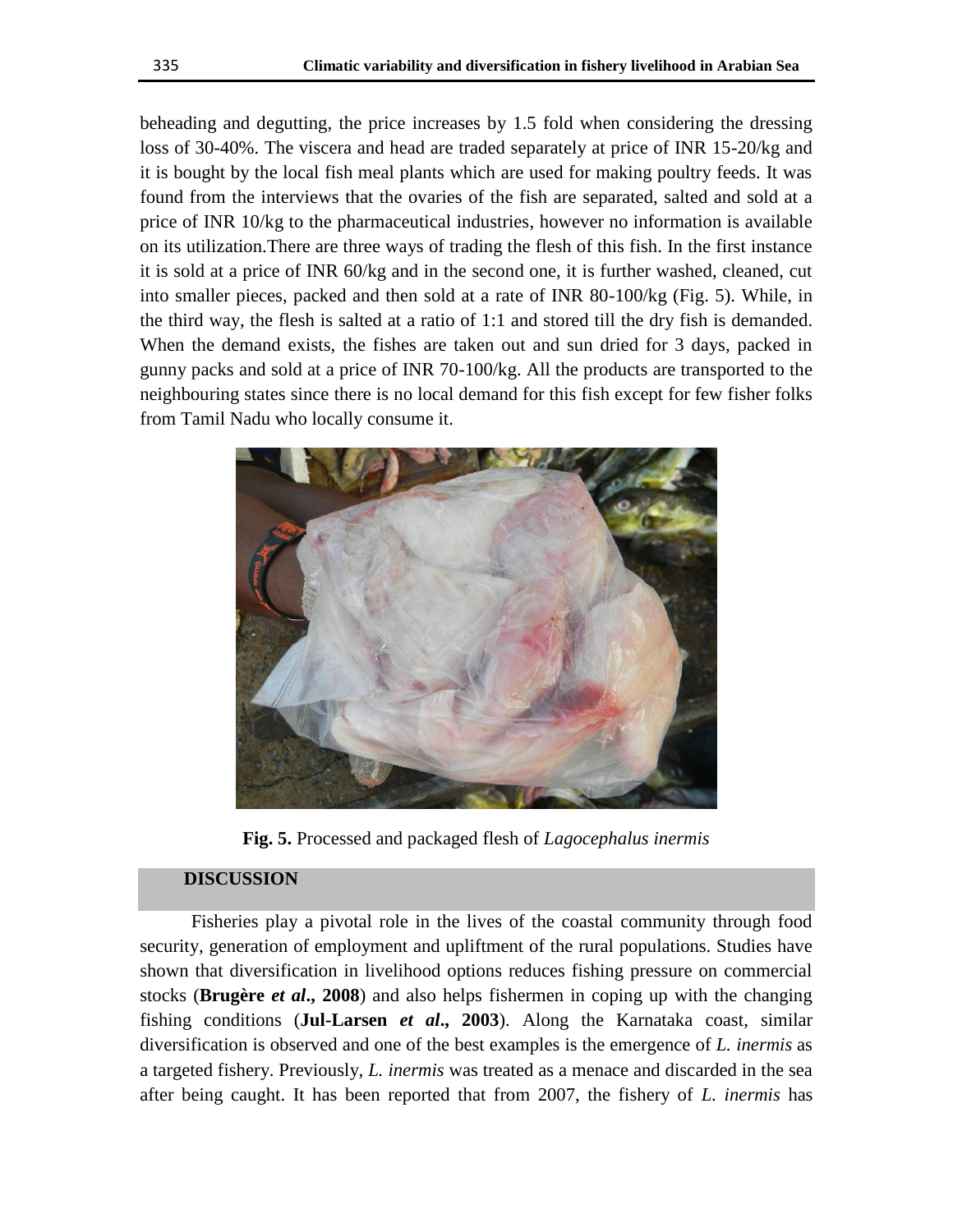commenced along Karnataka coast (**Thomas** *et al***., 2007**). The catch revealed some fluctuations over the years and due to the increasing demand for *L. inermis*, it has become a targeted fishery. There is a steep rise in the economic value of the resource since its commencement (**Saha** *et al***., 2019**); a five-fold increase has been observed in the price compared to its emergence in 2007. Although there is a possibility that this fishery is happening elsewhere in the world, Karnataka is the only region along the Indian coast where *L. inermis* fishery has been documented (**Saha** *et al***., 2019**).

Evidently, fish marketing in India is witnessing several intermediaries from the landing centre to the consumers. The major intermediaries are auctioneer, wholesaler, retailer and vendor. At each stage, while the fish is passing through these intermediaries, the value is added (**Bishnoi, 2005**). In the present study, similar marketing structure was observed. Except for puffer fish, all other commercial species are transported to markets or processing centres for further processing and value addition. However, the processing of the puffer fish starts right in the landing centre itself where it is degutted and deskinned before being transported to other parts. It was observed that, *L. inermis* is the only species where partial processing is done in the landing centre.

The consumption of puffer fishes, which are known for its presence of tetrodotoxin are limited to south-eastern Asian countries. Review of literature revealed that no information on the processing of puffer fish, *L. inermis* is available. Puffer fish processing is more common in Japan, where it is a well-established commodity in seafood industry. There are different types of puffer fishes and not all species of puffer fishes are toxic. In Japan, the processing of puffer fishes is done very quickly so that the toxin would not penetrate into the flesh. This is done only by licensed chefs who obtain it after undergoing special training and official examination (**Nader** *et al***., 2012**). In the current study it was found that, no such strategy is being followed and they are cut open directly by the fisherwomen in the landing centres.

Reports on the toxicity of *L. inermis* are available from elsewhere. This species is known to be highly toxic in Japan (**Nagashima** *et al.***, 2012**). From the east coast of India the *L. inermis* has been reported to be mildly toxic (**Ghosh** *et al***., 2004**). Even though *L. inermis* found along the west coast of India is being commercially exploited and exploited, no fatality has been reported till now with respect to this species. However, since the toxicity of puffer fish depends on various factors, such as species, geographical location, season etc. (**Homaira** *et al***., 2010**), it is important to formulate monitoring strategies for the consumption of this species to ensure safety of the consumers. It was reported that, puffer fishes don't produce the toxin, it is rather being accumulated from the food chain (**Arakawa** *et al***., 2010**). The main producers of tetrodotoxin are bacteria belonging to different genus (**Yan** *et al***., 2005**). The non-toxic nature of the *L. inermis* along the west coast of India (from 0 fatality report) could be assumed that the TTX producing bacteria along this coast are not found in sufficient quantity to induce toxicity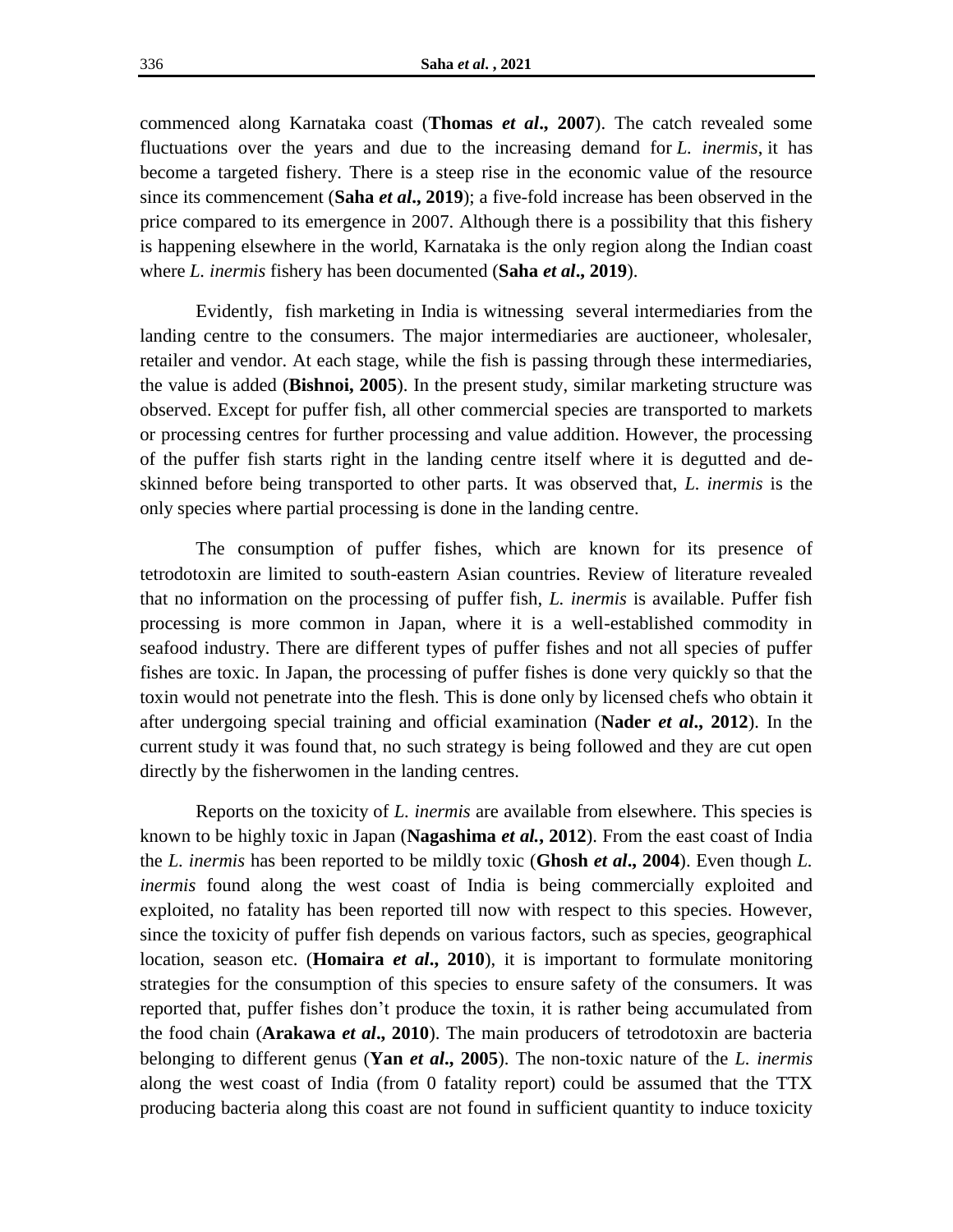in *L. inermis*. Continuous monitoring of *L. inermis* for toxicity is required, because with the availability of the bacteria in the ecosystem, this species has the potential to become toxic in future. It is very important for the Indian food sanitation authorities to monitor and assess the toxicity of the puffer fishes which are consumed by the coastal population, mostly the fishermen, from the standpoint of food safety.

Processing of fishes is done in order to increase the market value and gain more profit from the catch. In general, processing of fishes is done in companies, fish meal plants or drying centres, except for this species. Another important observation was that all parts of the fish are being traded separately. Apart from flesh, the head, skin and viscera are bought by the fish meal plants, and ovaries are salted and sold separately. Thus, this species is fully utilized and none of the parts goes as wasteage. Consequently, value is added at each stage and increases by many folds at the end stage. This fish is particularly common in the southern coast of India, and exploited commercially along the Karnataka coast only. Due to the absence of local demand, all the catches are transported to the neighbouring states.

The changes in the environment is drastically affecting the species composition and the people who depend on these natural resources (**Reilly** *et al***., 2003**). The research mainly focused on climate change and the resources (**Parmesan, 2006**) and less attention was directed to how the users of these natural resources respond to these changes (**Barnes & Dove, 2015**). The present case study on the emergence of the puffer fish resources and its utilization by the fishers is an example of the diversification done by fishers to cope up with the changes to utilize them as alternate source to enhance their livelihood. The distribution and changes in species composition in the fishery can be attributed to the fishing pressure, and climatic variability. However previous studies have inferred that the emergence of this species could be attributed to the trophic cascading happening in the Arabian Sea (**Mohamed** *et al***., 2013**). Due to the change of fishing composition, stocks of the previously available commercial species are being replaced by non-conventional resources. The non-conventional resources are increasing in numbers due to the abundance of space and food, and the lesser threat to mortality due to the absence of their predators and most importantly due to being resilient to the changing environmental conditions. The exploitation of this resource and its utilisation by the fishers is an adaptation to the changing fishery scenario which helps to reduce the impact on trophic structure and further improve the economy of local fishers.

# **CONCLUSION**

 Fisheries and allied sector provide livelihood for coastal people and the climate change affects both the fishery resources and the people who depend on it. Global studies are conducted on the climatic changes and the adaptation and mitigation measures done to combat the issue. For a sustainable fishery, it is imperative to understand the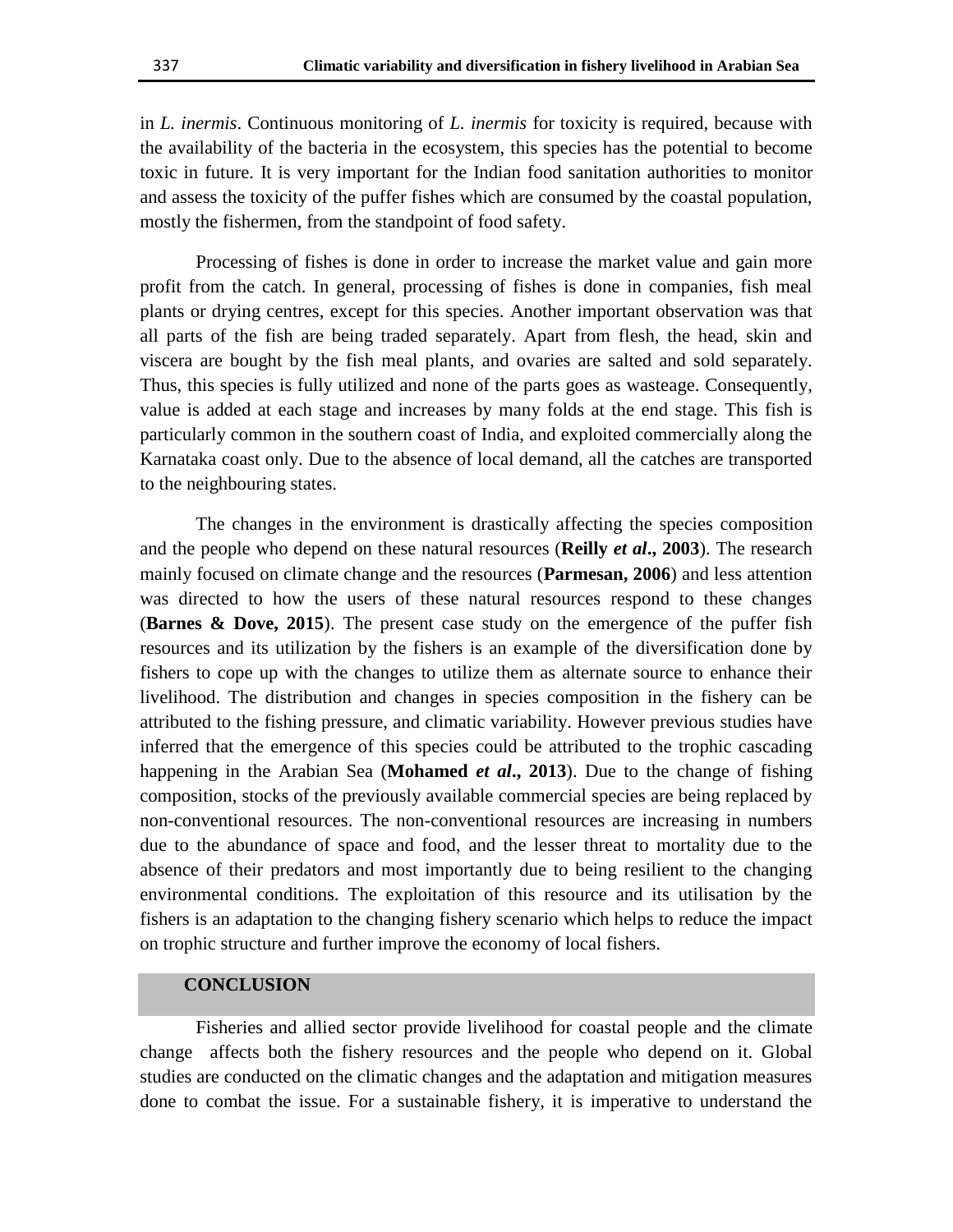mechanism of interactions between global change and localized disturbances for which regional responses including the socio economic changes has to be studied. The present case study spotted light on the diversification of the fishers to the changing fishing scenario. The value addition done for the resource also shows the adaptive capacity of the fisher communities. For better understanding and management of resources in the ecosystem, inclusively with respect to the changes in species composition or species shift due to climate change, long term monitoring programs need to be formulated.

# **REFERENCES**

**Alabia, I. D.; Saitoh, S.; Mugo, R.** *et al***.** (2015). Seasonal potential fishing ground prediction of neon flying squid (*Ommastrephes bartramii*) in the western and central North Pacific. Fish. Oceanogr., 24: 190–203.

**Arakawa, O.; Hwang, D.-F.; Taniyama, S. and Takatani, T.** (2010). Toxins of pufferfish that cause human intoxications. In *Coastal Environmental and Ecosystem Issues of the East China Sea*; Ishimatsu, A., Lie, H.-J., Eds.; Terrapub and Nagasaki University: Tokyo, Japan, pp. 227–244.

**Barnes, J. and Dove, M. R.** (2015). Climate Cultures: Anthropological Perspectives on Climate Change. Yale University Press, New Haven, pp. 1-24.

**Baum, J. K. and Worm, B.** (2009). Cascading top-down effects of changing oceanic predator abundances. J. Anim. Ecol., 78: 699–714.

**Bishnoi, T. K.** (2005). Marketing of Marine Fisheries, Sonali Publication, New Delhi, pp. 74-76.

**Brugère, C.; Holvoet, K. and Allison, E. H.** (2008). Livelihood diversification in coastal and inland fishing communities: misconceptions, evidence and implications for fisheries management. Working paper, Sustainable Fisheries Livelihoods Programme (SFLP). Rome, FAO/DFID. 28 pp.

**Eisenhardt, K. M.** (1989). Building theories from case study research. Acad. Manage. Rev., 14(4): 532-550.

**Frank, K. T.; Petrie, B.; Choi, J. S. and Leggett, W. C.** (2005). Trophic Cascades in a Formerly Cod-Dominated Ecosystem. Science 308: 1621-1623.

**Ghosh, S., Hazra, A. K.; Banerjee, S. and Mukherjee, B.** (2004). The seasonal toxicological profile of four puffer fish species collected along Bengal coast, India. Indian J. Mar. Sci., 33 (3): 276-280.

**Halpern, B. S.; Walbridge, S.; Selkoe, K. A.** *et al.* (2008). A Global Map of Human Impact on Marine Ecosystems. Science, 319: 948-953.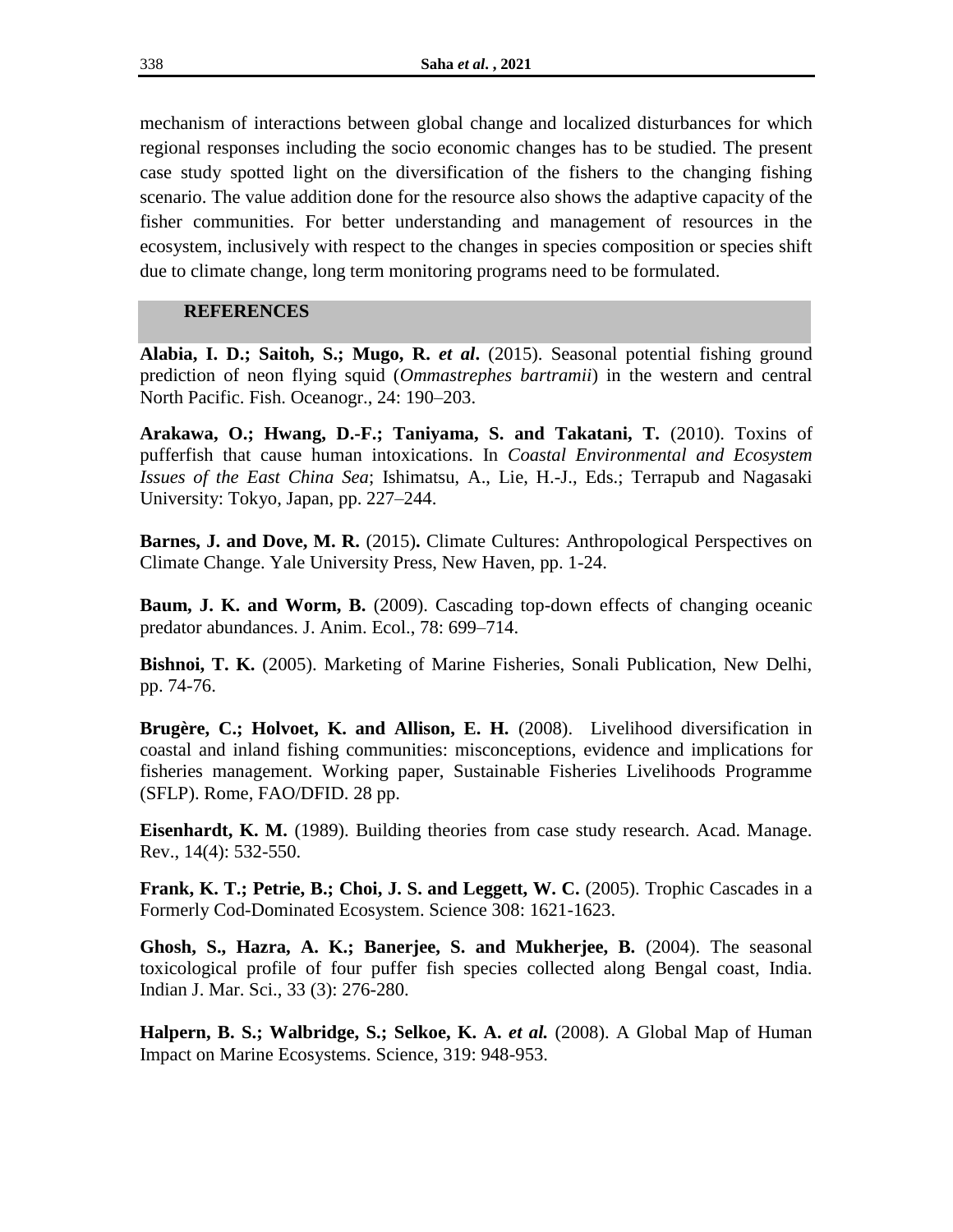**Heithaus, M. R.; Frid, A.; Wirsing, A. J. and Worm, B.** (2008). Predicting ecological consequences of marine top predator declines. Trends Ecol. Evol., 23(4): 202-210.

**Homaira, N.; Rahman, M.; Luby, S.** *et al.* (2010). Multiple Outbreaks of Puffer Fish Intoxication in Bangladesh, 2008. Centers for Disease Control and Prevention (CDC) pp. 1-9.

**Jul-Larsen, E.; Kolding, J.; Overa, R.; Nielsen, J. R. and van Zweiten, P.A.M.** (Eds.), (2003). Management, co-management or no management? Major dilemmas in southern African freshwater fisheries. Part 2. Case studies. FAO Fisheries Technical Paper.426/2 Rome: FAO.

**Mohamed, K. S.; Sathianandan, T. V.; Kripa, V. and Zacharia, P. U.** (2013). Puffer fish menace in Kerala: a case of decline in predatory control in the southeastern Arabian Sea. Curr. Sci., 104(4): 426-429.

Nader, M.; Indary, S. and Boustany, L. (2012). FAO EastMedThe Puffer Fish *Lagocephalus sceleratus* (Gmelin, 1789) in the Eastern Mediterranean. GCP/INT/041/EC  $-$  GRE  $-$ ITA/TD-10.

**Nagashima, Y.; Matsumoto, T.; Kadoyama, K.** *et al.* (2012). Tetrodotoxin poisoning due to Smooth-backed Blowfish *Lagocephalus inermis* and toxicity of *L. inermis* caught off the Kyushu Coast, Japan. J. Food Hyg. Soc. Jpn., 53 (2): 85-90. DOI: 10.3358/shokueishi.53.85.

**Nightingale, A.** (2003). A feminist in the forest: Situated knowledges and mixing methods in natural resource management. ACME, 2**:** 77-90.

**Parmesan, C.** (2006). Ecological and evolutionary responses to recent climate change. Annu. Rev. Ecol. Evol. Syst., 37: 637–669.

**Poloczanska, E. S.; Burrows, M. T.; Brown, C. J.** *et al.* **(2016). Responses of Marine** Organisms to Climate Change across Oceans. Front. Mar. Sci., 3: 62. doi: 10.3389/fmars.2016.00062.

**Pörtner, H.-O.; Karl, D. M.; Boyd, P. W.** *et al.* (2014). Ocean systems - In: "Climate Change 2014: Impacts, Adaptation, and Vulnerability. Part A: Global and Sectoral Aspects. Contribution of Working Group II to the Fifth Assessment Report of the Intergovernmental Panel on Climate Change." Field, C.B., Barros, V.R., Dokken, D.J., Mach, K.J., Mastrandrea, M.D., Bilir, T.E., Chatterjee, M., Ebi, K.L., Estrada, Y.O., Genova, R.C., Girma, B., Kissel, E.S., Levy, A.N., MacCracken, S., Mastrandrea, P.R. & White, L.L. (Eds.). Cambridge, UK and New York, USA, Cambridge University Press, pp. 411–484.

**Reilly, J.; Tubiello, F.; McCarl, B.** *et al.* (2003). U.S. Agriculture and climate change: New results. Clim. Change, 57: 43–69.